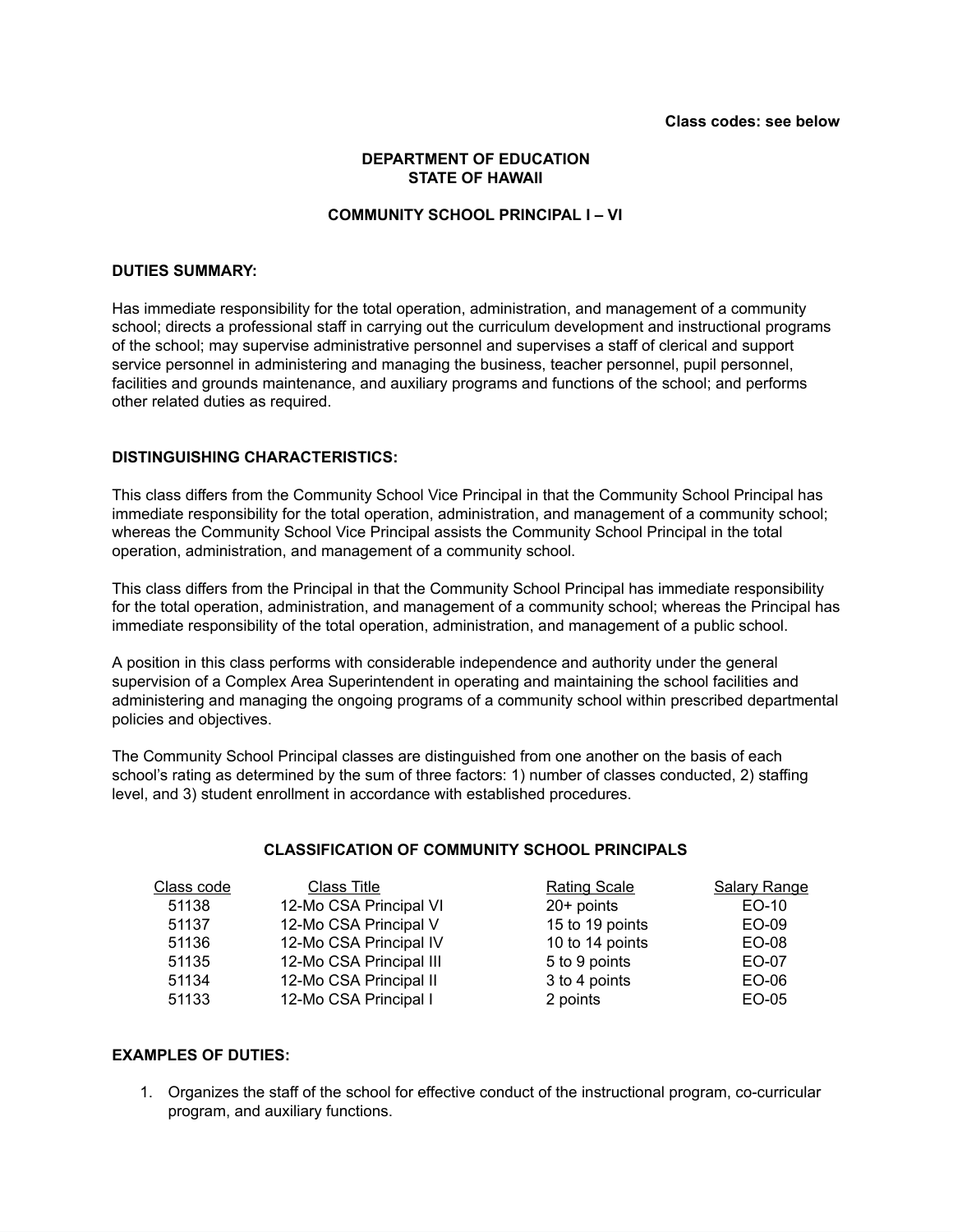## Community School Principal I – VI Page 2

- 2. Appraises staff competencies and assigns personnel in accordance with curricular needs and other necessary services.
- 3. Interviews, selects, places, and orients new personnel, including instructional and support service personnel.
- 4. Promotes employee welfare and morale.
- 5. Evaluates, rates, and assists all personnel in job performance.
- 6. Recommends disciplinary action or dismissal of incompetent personnel.
- 7. Promotes and encourages in-service training and self-improvement efforts.
- 8. Coordinates and schedules pupil activities and programs, including extra-curricular activities, and determines courses to be offered, course content, hours, and cost for each class.
- 9. Provides for the proper registration and release of pupils.
- 10. Plans, schedules, and supervises registration, enrollment, testing, and grouping of students.
- 11. Plans and provides for student guidance, counseling and testing services, and recognition and certification of student achievements.
- 12. Provides health services for emergencies.
- 13. Estimates future student enrollment and maintains student records.
- 14. Identifies educational interests and needs of the community served, keeps abreast of curriculum changes and new ideas, and encourages innovation and experimentation on the part of the staff within the limits and policies prescribed by the Department.
- 15. Makes available access to and ensure the proper care and maintenance of school facilities, supplies, equipment, and materials necessary for the operation of the school and the conduct of an effective instructional program.
- 16. Conducts class visits, evaluates teacher performances, and holds individual conferences to help teachers improve in their performance.
- 17. Coordinates community school program activities with complex, district, and state administrative and staff personnel, and collaborates with various outside agencies to foster and develop continuing educational programs and opportunities for adults.
- 18. Arranges for the use of classrooms, facilities, and equipment in the public schools and community for the conduct of adult education classes.
- 19. Conducts a safety program to provide for the safety and well-being of students and staff.
- 20. Compiles and reviews budgetary requests of the instructional staff, establishes priority of needs for equipment and supplies, and develops the annual operating budget for the school.
- 21. Develops the school expenditure plan and monitors its implementation.